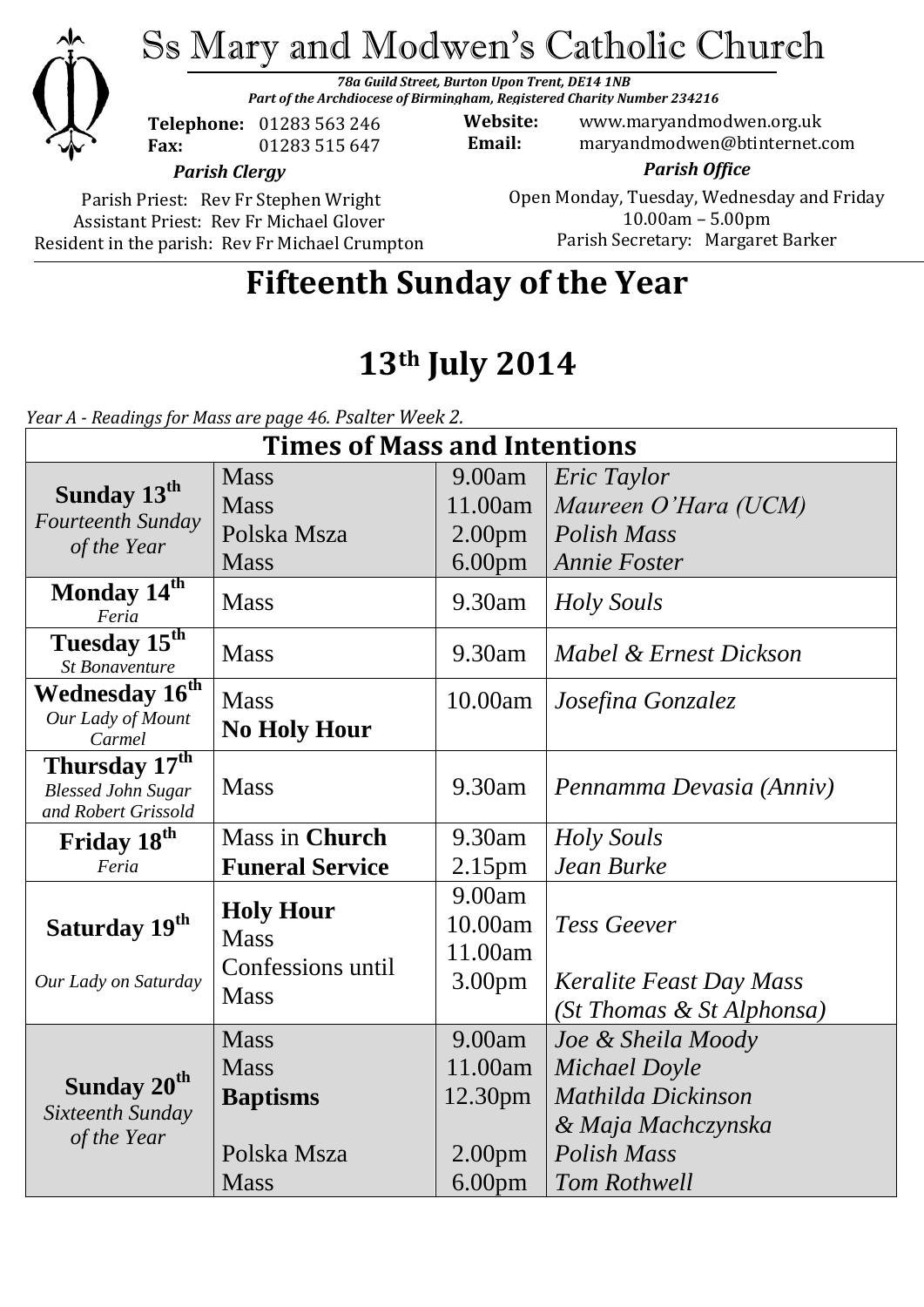## **Please pray for all the sick and housebound of the Parish:**

Kathleen Benson, David Hughes, Eileen Lee, Pat Bolton, Mary Burnside, David Hastilow, Maureen & Sidney Parker, Irene Hill, Olive Wilson, Eve Goode, Sarah Pursglove, Marjorie Staley, Marie Gibson, Martin Halligan, Martin Goddard, Merlin Joseph, Mary Hyde, Baby Katie, Betty Gould, Michael Wright, Tony Kerr-Delworth, Fr Bernard Shaughnessy, Mary Conway, Baby Tomasz Weedon, Kay Elizabeth Webster, Kirsty Freeman, Peter Hunt, Jonjo Finnegan, Michael Cobley, Russ Simpson, Brian & Rita Baldock, Joe & Marg Emery, Baby Niamh Rodriguez, Sylvia Breen, John Wain, Fr Rob Taylerson, Pete & Sue Hughes, Baby James Kersey, Baby Elsie-Mae Freeman, Anne Cope, Alastair Furness, Damian Walsh, Arthur Walsh, Thomas McHugh, David Priest, Viv Saunders, Roz Fleetwood, James Cull, Isabel Kinsella, Paddy Griffin, Zoe Bellamy, Aaron Flemming, Pat Ford.

## **Lord Grant Eternal Rest to those who have died recently:**

Jean Burke whose funeral service will be on Friday  $18<sup>th</sup>$  July at 2.15pm in Church.

**Offertory Collection:** £366.94 (non Gift Aid); £463.88 (Gift Aid) Standing orders £460 (Gift Aid) thank you for your generosity.

Building & Development Fund – £460.86

Building & Development Fund running total: -£5,880.30 (minus)

This Weekend – Second Collection – Building & Development Fund Next Weekend – Second Collection – Building & Development Fund  $27<sup>th</sup>$  July – Second Collection – Building & Development Fund

# **For Next Sunday 13th July: - Please Pray for the Priests READERS and Seminarians of the Diocese:**

T Allan, H Wallace, N Townsley **EUCHARISTIC MINISTER** Sunday – Rev Fr Douglas Lamb

J Fisher, M Noble, J Emery Monday – Rev Fr Stefan Laszcyk J Elliott, L Stuart Tuesday – Rev Fr J Nicholas L Latham K Farrell, A Dyche, J Mitcheson Wednesday – Rev Fr Brian Lawlor **TEA & COFFEE** Thursday – Rev Fr John Laybourn

Rose & Beckie/Mena & Denis/John & Cathy Friday – Rev Fr Michael Leadbeater **CASHIERS** Saturday – Rev Fr Gerard Lennon

**CHURCH CLEANING**

Rosemary & Jane D

#### **FLOWERS**

Irene & Monica **PIETY SHOP**

Sarah & Marc, Anne, 6pm on request

Mandy & Family **Mandy & Family** Sunday Next – Rev Fr Kevin Lennon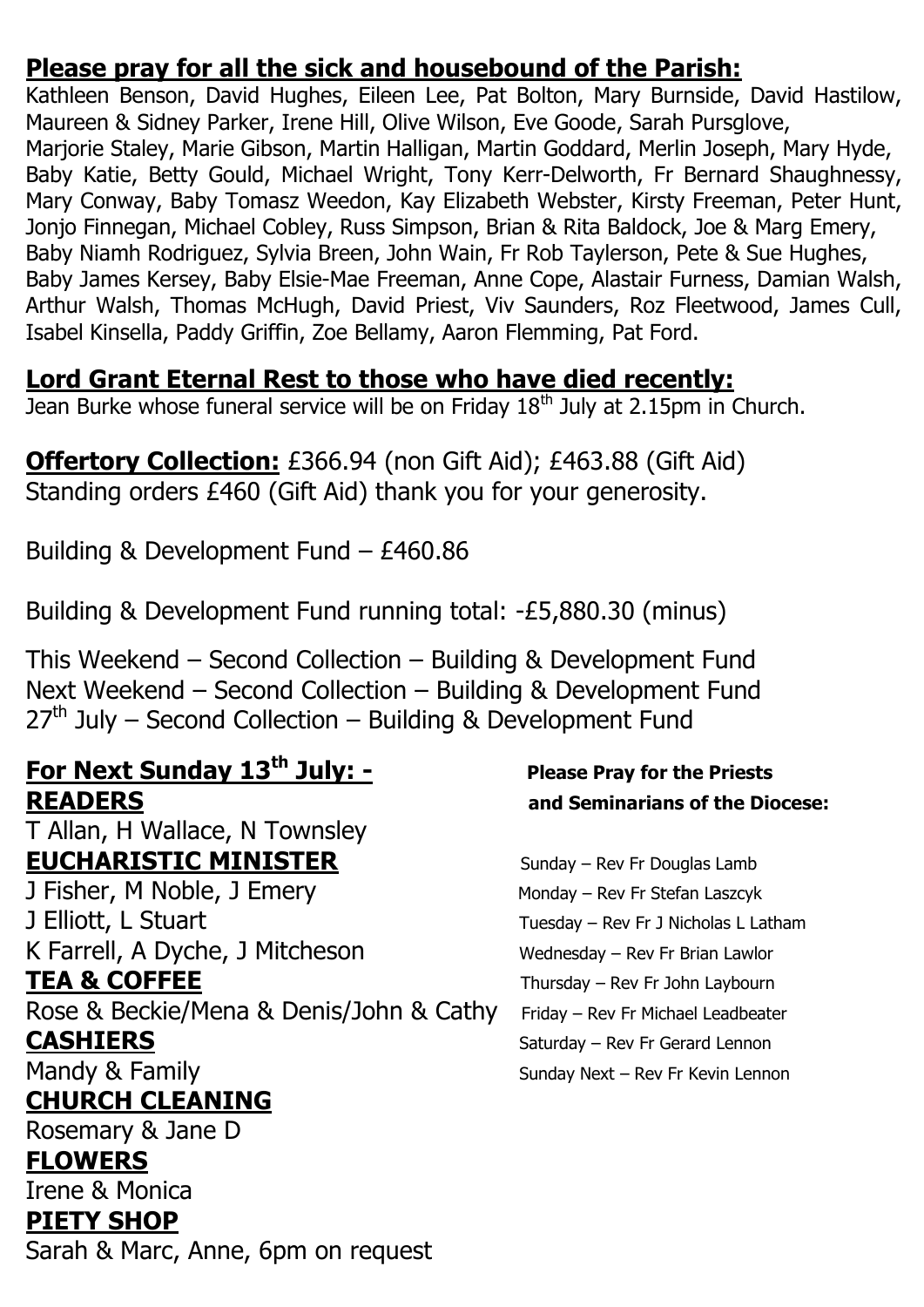**ST MODWEN'S FEAST DAY AND BRING AND SHARE:** Thank you to everyone who helped celebrate our Patron Saint with the Mass and the bring and share afterwards.

**ST MODWEN'S SCHOOL NEW SITE:** The new school site will open in September. The 52 catholic children in the new intake shows the need for the larger school. Archbishop Bernard will celebrate Mass and bless the New School on Wednesday morning, 10<sup>th</sup> September. We will give details of this Mass closer to the time. There will be an opportunity to visit the new school on a guided tour on Friday 26<sup>th</sup> September after the school mass that morning or from  $2.30 - 3.30$ pm.

**SOWING THE SEEDS MARYVALE CATHECHESIS COURSE:** As from 2<sup>nd</sup> October we will be hosting a Catechetical Course run by Maryvale Institute here in the parish over 12 Thursday evenings. This is offered to local parishes and all are welcome. It aims to refresh and encourage current parish catechists and to train new volunteers who are willing to offer their service as parish catechists working with children or adults, children's liturgical leaders, staff in catholic schools, youth group leaders and indeed all parishioners who would like to learn more about the Catholic faith. See poster and flyers at back of church for more information.

**PARISH LOTTERY:** Last week 113 numbers played. Winning No -94, M B Houghton - £56.50. Congratulations, your cheque can be collected this weekend.

**A.P.F. APPEAL:** Next Sunday we welcome Fr Denis O'Connor M.H.M. who will make an appeal for people to use the red A.P.F. boxes in their homes. Fr Denis will speak at all Masses. Please note, at his request, there will be **no** collection for APF that weekend.

**GIFT AID PAYMENT:** We will shortly be receiving £12,791.23 from the government for the Gift Aid on the offertories/donations to the church. £2,885.39 of this is for the Building Fund. Thank you to all who Gift Aid their contributions to the Parish. If anyone wishes to start using the Gift Aid scheme please either give your details to Fr Stephen or Fr Michael or ring the parish office and speak to Margaret.

**UCM:** The next meeting will be on Tuesday, July 15<sup>th</sup>, at 7.30pm in the Parish Hall. There will be a demonstration of sugarcraft and an opportunity to try it out! All ladies welcome.